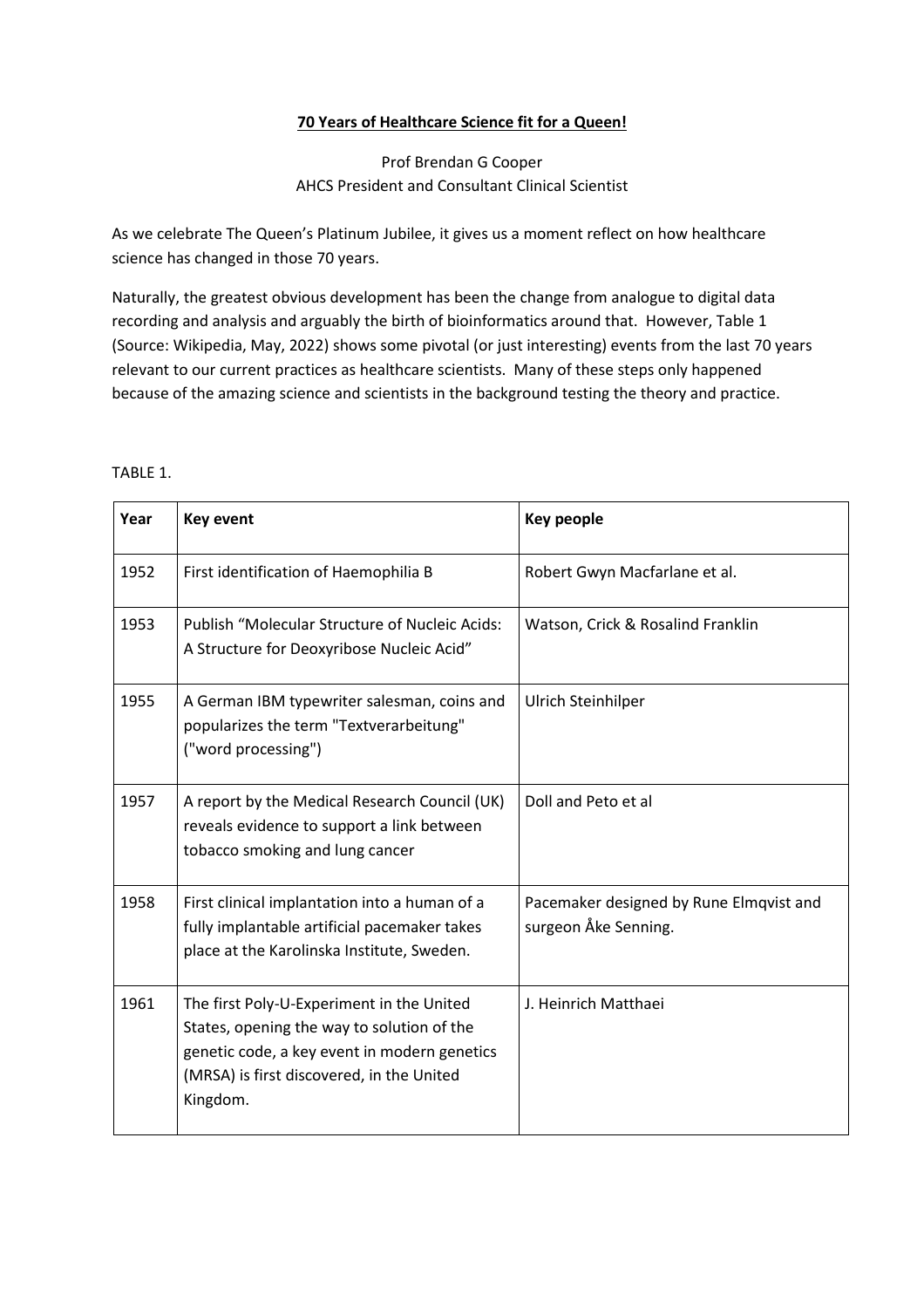| 1962 | An English orthopaedic surgeon makes the first<br>successful whole hip replacement operation at<br>Wrightington Hospital, Wigan.                                                                                                                                                               | John Charnley                                                   |
|------|------------------------------------------------------------------------------------------------------------------------------------------------------------------------------------------------------------------------------------------------------------------------------------------------|-----------------------------------------------------------------|
| 1963 | The first lung transplantation                                                                                                                                                                                                                                                                 | James D. Hardy                                                  |
| 1966 | An artificial heart is installed in the chest of in<br>a patient in a Houston, Texas.                                                                                                                                                                                                          | <b>Adrian Kantrowitz</b>                                        |
| 1967 | The first successful human heart<br>transplantation, at Groote Schuur Hospital in<br>Cape Town, South Africa, on Louis<br>Washkansky.                                                                                                                                                          | Dr Christiaan Barnard and team                                  |
| 1968 | In what becomes retrospectively known as<br>"The Mother of All Demos" at Stanford<br>Research Institute's Augmentation Research<br>Center demonstrates for the first time the<br>computer mouse, the video conference,<br>teleconferencing, hypertext, and a<br>collaborative real-time editor | Douglas Engelbart                                               |
| 1971 | X-ray computed tomography, is first used on a<br>patient with a cerebral cyst at Atkinson Morley<br>Hospital in Wimbledon, London.                                                                                                                                                             | Godfrey Hounsfield                                              |
| 1973 | Production of monoclonal antibodies involving<br>human-mouse hybrid cells is first described                                                                                                                                                                                                   | Jerrold Schwaber                                                |
| 1976 | Dementia with Lewy bodies is first described<br>by Japanese psychiatrist and neuropathologist                                                                                                                                                                                                  | Kenji Kosaka                                                    |
| 1977 | The first magnetic resonance imaging body<br>scan of a human performed.                                                                                                                                                                                                                        | Dr Raymond Damadian with Larry Minkoff<br>and Michael Goldsmith |
| 1978 | Louise Brown becomes the world's first human<br>born from in vitro fertilisation, in England                                                                                                                                                                                                   | Mr Patrick Steptoe and team                                     |
| 1979 | The World Health Organization certifies the<br>global eradication of smallpox.                                                                                                                                                                                                                 | <b>WHO</b>                                                      |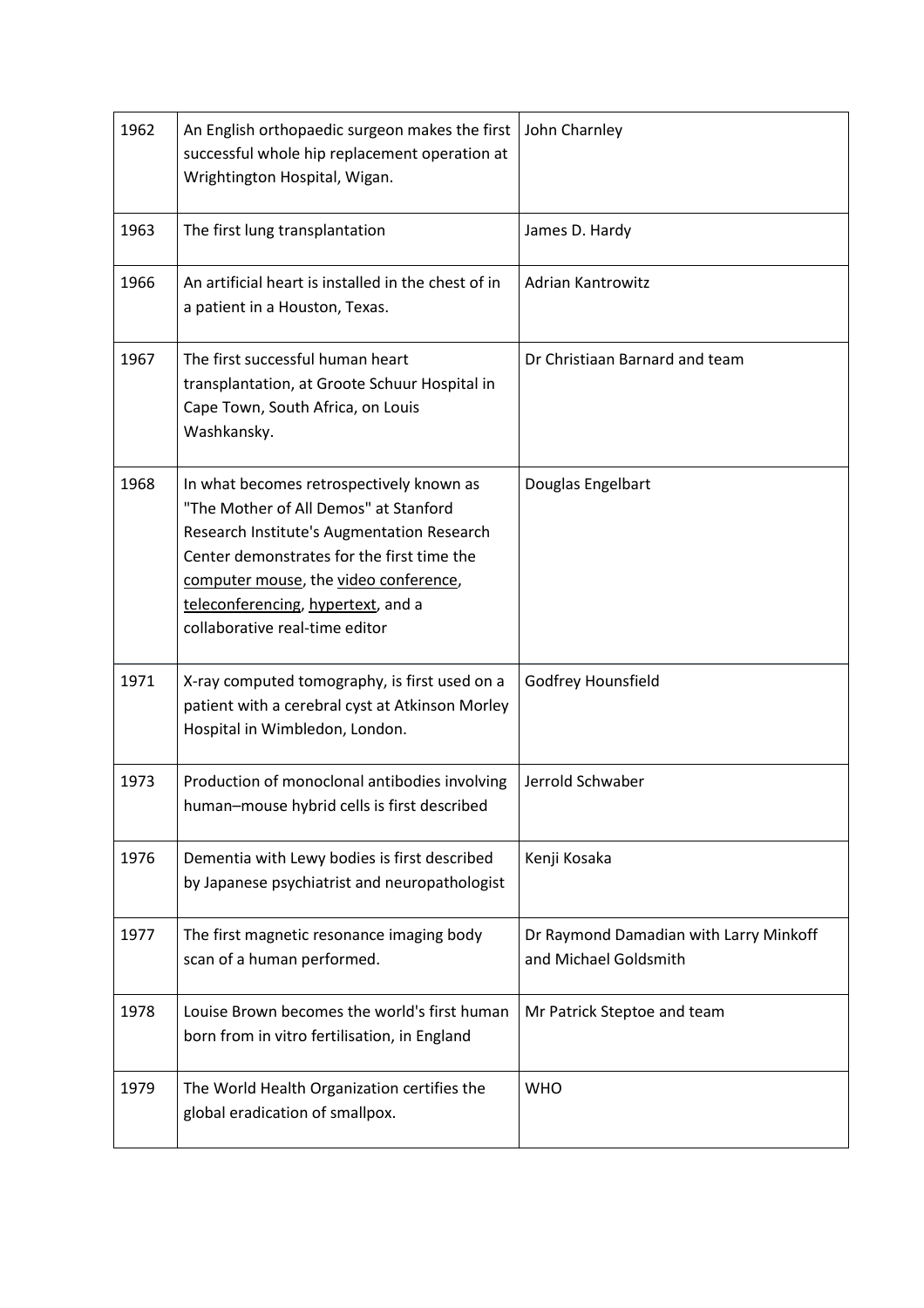| 1980 | First clinically useful image of a patient's<br>internal tissues using magnetic resonance<br>imaging (MRI) is obtained using a full-body<br>scanner at the University of Aberdeen                | <b>John Mallard</b>                                               |
|------|--------------------------------------------------------------------------------------------------------------------------------------------------------------------------------------------------|-------------------------------------------------------------------|
| 1985 | DNA is first used in a criminal case                                                                                                                                                             | Alec Jeffreys                                                     |
| 1990 | The Human Genome Project is founded.                                                                                                                                                             | Dr Francis S. Collins                                             |
| 1993 | The Cochrane Library launched                                                                                                                                                                    | Archie Cochrane                                                   |
| 2000 | 'Rough draft' of the human genome is<br>announced                                                                                                                                                | Genome Reference Consortium (GRC)                                 |
| 2010 | Cambridge University researchers develop an<br>artificial pancreas to help regulate blood sugar<br>levels in children with Type 1 diabetes.                                                      | Roman Hovorka, PhD, Janet M Allen, RN<br>Daniela Elleri, MD et al |
| 2015 | <b>Nobel Prize for Medicine: Discoveries</b><br>concerning a novel therapy against infections<br>caused by roundworm parasites and<br>Discoveries concerning a novel therapy against<br>Malaria. | William C. Campbell and Satoshi Omura<br>Tu Youyou                |
| 2020 | Coronavirus Sars2 Pandemic begins outside<br>China                                                                                                                                               | Everyone                                                          |
| 2021 | Global pandemic leads to creating vaccines in<br>record time                                                                                                                                     | Multiple scientists                                               |
| 2022 | Queen's Platinum Jubilee - UK scientists<br>continue to change the world of healthcare.                                                                                                          | All healthcare scientists                                         |

Also during the last 70 years, healthcare scientists have evolved themselves. In 2011 the Academy for Healthcare Science (AHCS) was established to act as an overarching professional organisation to represent all healthcare science profession collectively, by becoming greater than the sum of its parts and representing all our professions.

Since 1952 there has been a large increase in professional bodies to mirror the huge development in technology and scientific disciplines as the NHS and healthcare generally has expanded.